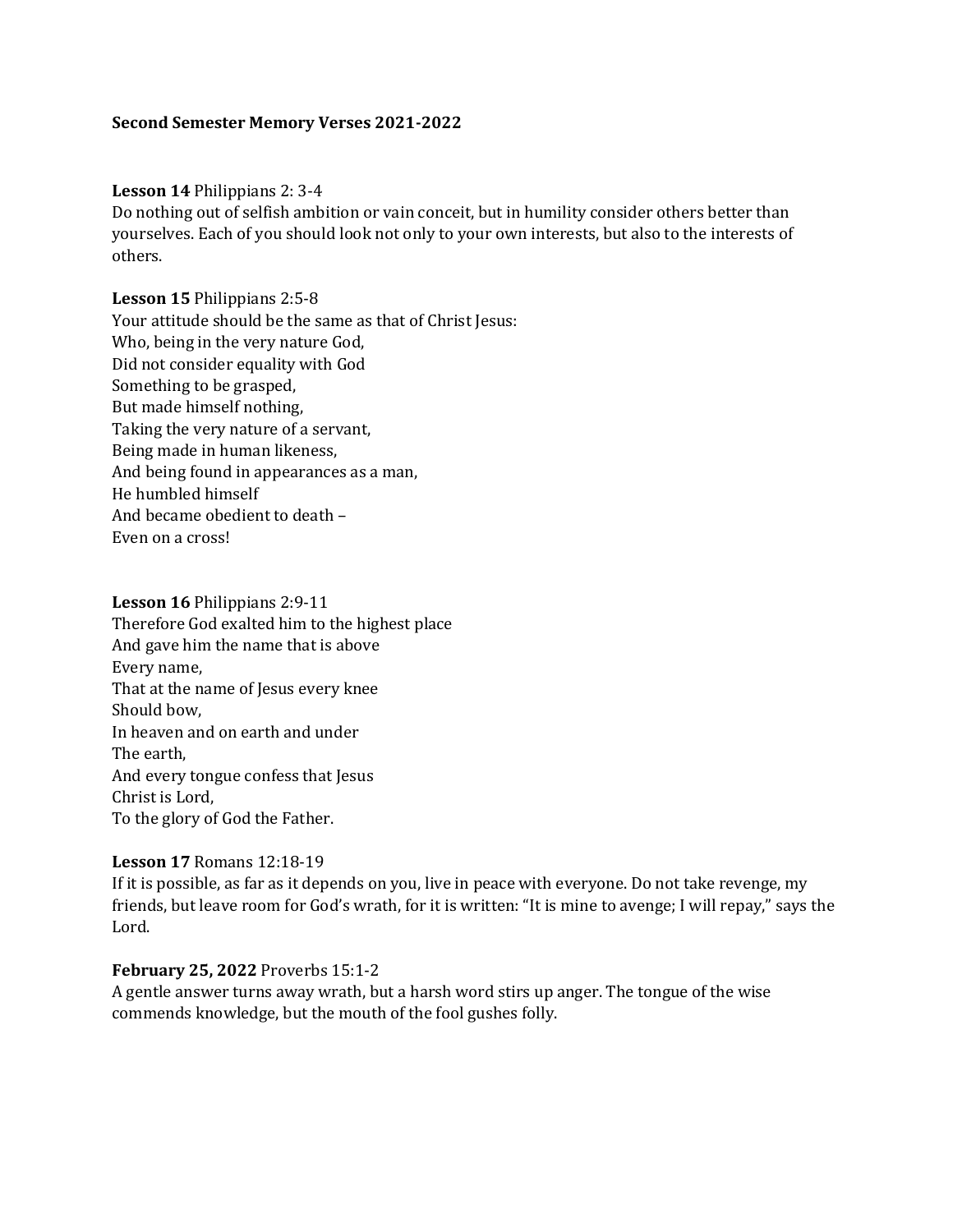## **March 4, 2022** Proverbs 25:21-22

If your enemy is hungry, give him food to eat; if he is thirsty, give him water to drink. In doing this, you will heap burning coals on his head, and the Lord will reward you.

# **March 11, 2022** Joshua 1:8-9

Do not let this Book of the Law depart from your mouth; meditate on it day and night, so that you may be careful to do everything written in it. Then you will be prosperous and successful.

## **March 18, 2022** Habakkuk 3:18-19

Yet I will rejoice in the Lord, I will be joyful in God my Savior. The Sovereign Lord is my strength; He makes my feet like the feet of a deer, He enables me to go on the heights.

# **April 1, 2022** Psalm 145:4-5

One generation will commend Your works to another; they will tell of Your mighty acts. They will speak of the glorious splendor of Your majesty, and I will meditate on Your wonderful works.

## **April 8, 2022** 1 Chronicles 4:10

Jabez cried out to the God of Israel, "Oh, that you would bless me and enlarge my territory! Let your hand be with me, and keep me from harm so that I will be free from pain." And God granted his request.

## **April 15, 2022** Jeremiah 29:11

"For I know the plans I have for you," declares the Lord, "plans to prosper you and not to harm you, plan to give you a hope and a future."

# **April 22, 2022** Psalm 91:9-11

If you make the Most High your dwelling – even the Lord , who is my refuge – then no harm will befall you, no disaster will come near your tent. For He will command His angels concerning you to guard you in all your ways…

### **April 29, 2022** John 14:13, 14

And whatever you ask in My name, that I will do, that that the Father may be glorified in the Son. If you ask anything in My name, I will do it.

### **May 6, 2022** John 17:20, 21

"I do not pray for these alone, but also for those who will believe in Me through their word; that they all may be one, as You, Father, are in Me, and I in You; that they also may be one in Us, that the world may believe in You that sent Me."

### **May 13, 2022** Hebrews 4:9-11

There remains therefore a rest for the people of God. For he who has entered His rest has himself also ceased from his works as God did from His.